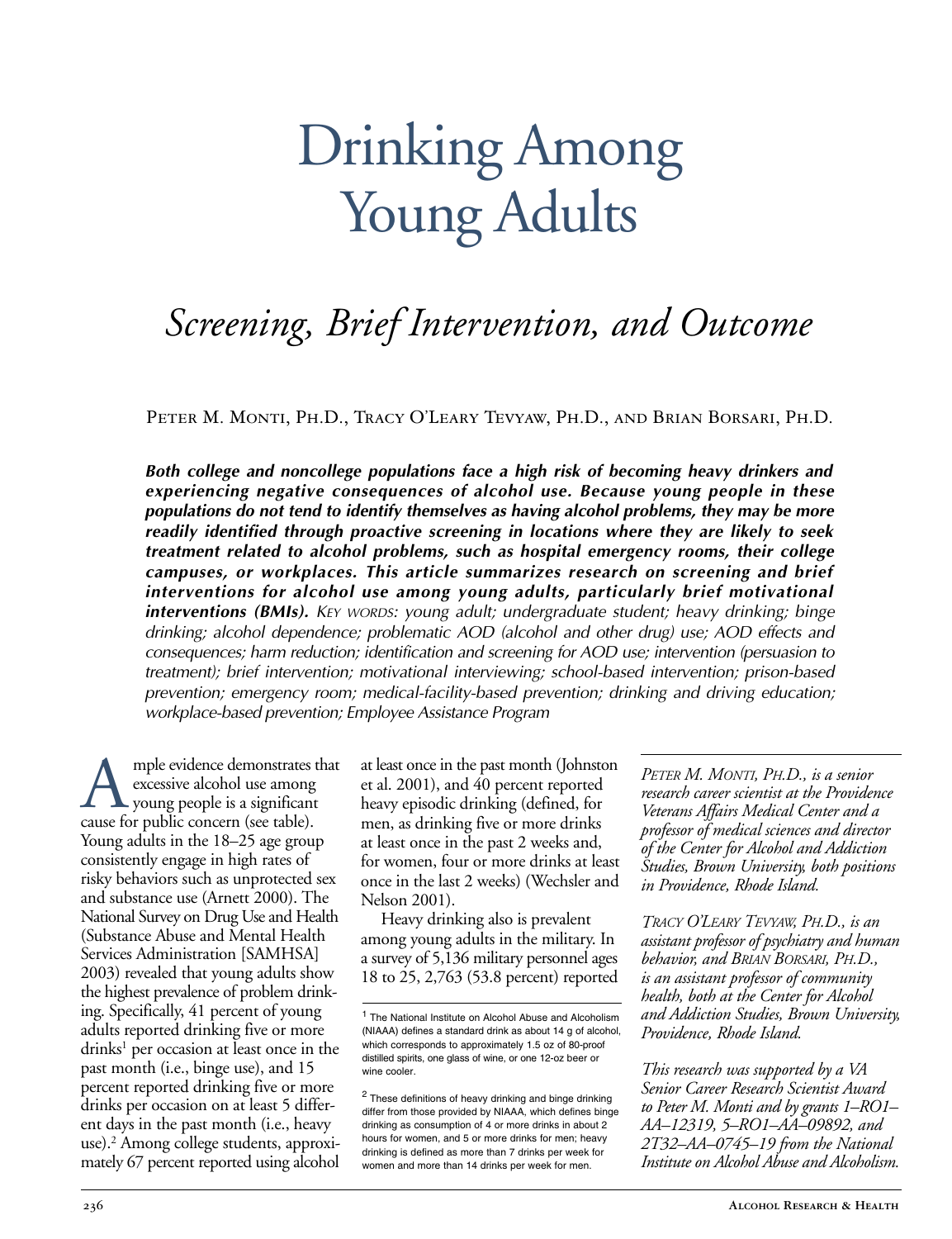a heavy-drinking episode in the past month, with 1,422 (28 percent) experiencing at least one heavy-drinking episode a week in the past month (Bray et al. 2003). Young adults often exhibit heavy drinking before entering the military; for example, 1,506 of 2,002 Navy recruits (89 percent under age 21) consumed alcohol in the past year, and one-third (519/1,506) of these recruits reported heavy episodic drinking as their typical consumption pattern (Ames et al. 2002).

Among young adults, 25 percent of males and 14 percent of females meet (or at some time have met) the diagnostic criteria for alcohol dependence (SAMHSA 2003), as defined by the *Diagnostic and Statistical Manual of Mental Disorders, Fourth Edition* (DSM–IV) (American Psychiatric Association 1994), with 13 percent of men and 6 percent of women meeting diagnostic criteria for alcohol dependence in the past 12 months (Grant et al. 2004). However, many young people "mature out" of or moderate excessive drinking; as they enter their mid-twenties, their drinking no longer meets the criteria for abuse or

dependence (Jackson et al. 2001). (For more discussion of this phenomenon, see the article by O'Malley in this issue.)

Despite the fact that young adults' alcohol use is in some sense developmentally normative, combating heavy alcohol use in this population is important for several reasons. The primary causes of illness and death among young adults involve lifestyle and behavioral factors, including excessive alcohol use (Schulenberg et al. 2001). Even one episode of excessive drinking can have serious consequences that persist well beyond adolescence and young adulthood, such as alcohol-related car crashes, unintended pregnancies, and physical fights leading to arrest or jail. Young adults who engage in heavy episodic drinking are significantly more likely than those who do not drink heavily to get in trouble with police, damage property, sustain injuries, drive after drinking, and engage in unplanned and unprotected sexual activity (Wechsler et al. 2000). Alcohol use can trigger health problems even as early as adolescence and young adulthood. In one study,

| The Numbers Don't Lie: The Need for Screening and Brief Intervention in the<br><b>United States</b>              |                                                                                                                          |
|------------------------------------------------------------------------------------------------------------------|--------------------------------------------------------------------------------------------------------------------------|
| 27,386                                                                                                           | Number of college students referred to school administration for<br>violating school alcohol policy in 2001 <sup>1</sup> |
| 99,109                                                                                                           | Number of first-time hospital emergency department visits that<br>were alcohol related in 2001 <sup>2</sup>              |
| 6.2 million                                                                                                      | Number of full-time workers who are heavy alcohol users (five or<br>more drinks on 5 or more days in the past month) $3$ |
| 1,600                                                                                                            | Number of college students who die each year from injuries<br>related to alcohol use <sup>4</sup>                        |
| 21.3%                                                                                                            | Percentage of driving under the influence (DUI) arrestees<br>between the ages of 18 and 24 <sup>5</sup>                  |
| 28%                                                                                                              | Percentage of parole violators under the influence of alcohol<br>when committing a new offense <sup>6</sup>              |
| 840,188                                                                                                          | Number of State and Federal inmates in need of substance<br>abuse treatment <sup>6</sup>                                 |
| <sup>1</sup> Hoover 2003.<br>$2$ Hingson 2004.<br><sup>3</sup> SAMHSA 2002.<br><sup>4</sup> Hingson et al. 2005. |                                                                                                                          |

- <sup>5</sup> Bureau of Justice Statistics 1998.
- <sup>6</sup> Balenko 1998.

adolescents who drank heavily during their teen years were significantly more likely to be overweight and have high blood pressure by the time they were 24 years old (Oesterle et al. 2004). Finally, repeated instances of heavy episodic drinking among youth can have negative effects on the developing brain and brain function (Crews 2004; Caldwell et al. 2005; Monti et al. 2005) (see the article by Tapert and colleagues in this issue).

On college campuses, alcohol consumption consistently is linked to a variety of serious consequences. For example, in 1998 and 2001, more than 500,000 students were injured in drinking-related incidents, more than 600,000 were assaulted by a fellow student who had been drinking, and more than 1,600 students died each year from injuries related to alcohol use (Hingson et al. 2005).

In addition, neighbors of colleges who lived within 1 mile of campus were 135 percent more likely to report secondhand effects of college student drinking, including vandalism, assault, and other public disturbances (Wechsler et al. 2002*b*). Excessive alcohol use by college students is linked to risky sexual behavior (Wechsler et al. 2000). Among college women who reported being raped, 72 percent reported that the rape occurred while they were intoxicated (Mohler-Kuo et al. 2004). Alcohol consumption also is associated with academic impairment, including missing classes, doing poorly on tests, and getting behind in schoolwork (see Perkins 2002 for a review). Despite these risks, college students usually accept higher drinking levels than experts do when defining a drinking problem in a peer (Posavac 1993). They also tend to report feeling in control of their drinking even after acknowledging excessive alcohol use (Burrell 1992), and to dismiss the need to reduce heavy drinking although reporting alcohol tolerance and alcoholrelated problems (Vik et al. 2000).

When they need medical attention for intoxication or injuries associated with alcohol use, many college students seek treatment off campus rather than campus-based medical care (Colby et al. 2000). As a result, college administrators may significantly underestimate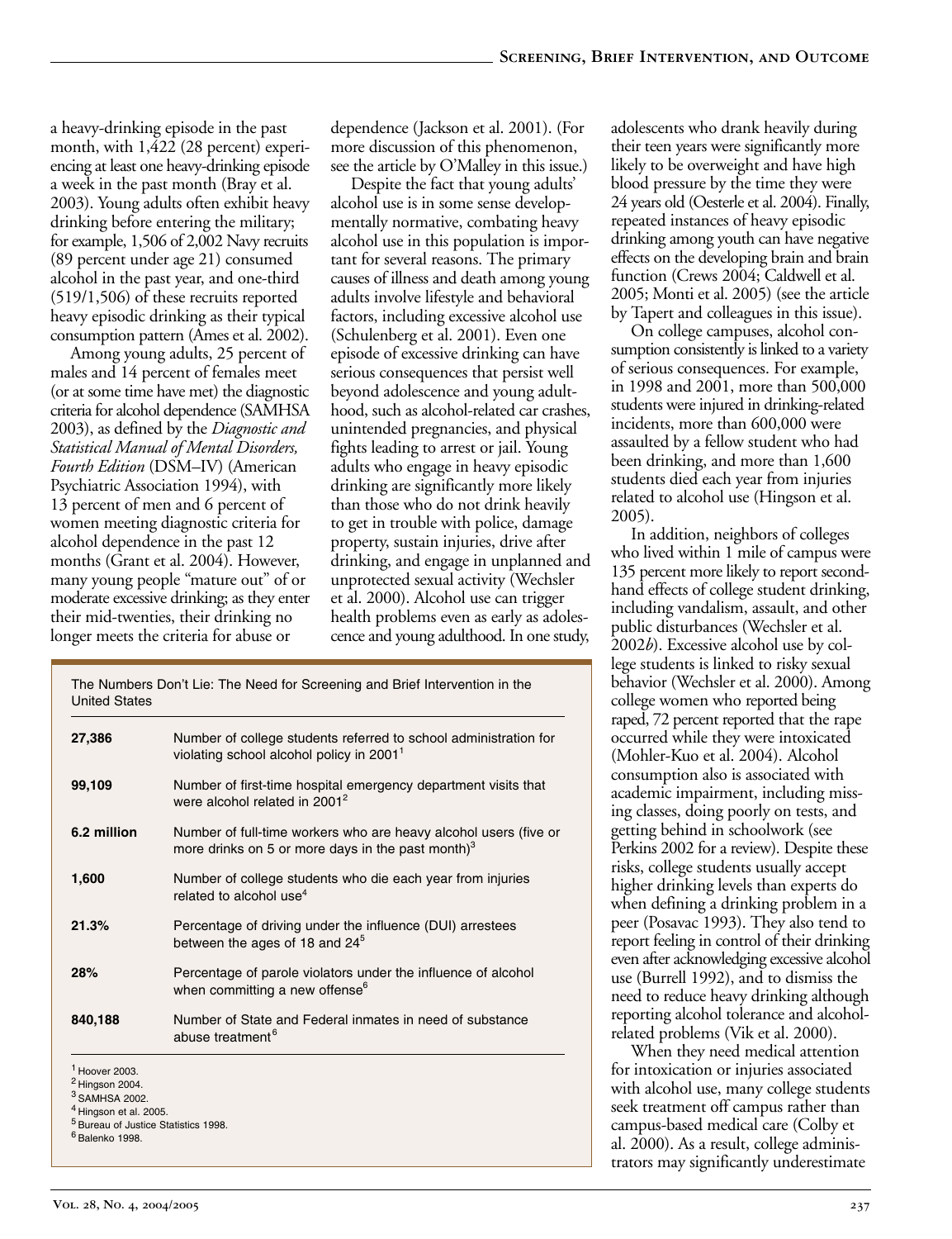the number of students who require medical attention for alcohol-related incidents. In addition, if intoxicated students drive themselves to off-campus medical facilities or rely on friends who have been drinking to drive them, they may risk further injury and harm.

A considerable number of students appear to require, but do not seek, medical treatment. A recent survey of more than 14,000 students revealed that 6.3 percent met DSM–IV criteria for alcohol dependence at some time over the past year, but only 6.2 percent of this 6.3 percent of students had sought treatment for their drinking (Knight et al. 2002). Some students may not seek medical help for illness or injuries related to drinking, or for alcohol dependence, because of concerns regarding confidentiality and administrative reprisals. For example, in one survey of 215 students, almost the entire sample reported having helped other students during or after an alcohol-related negative event, such as acute intoxication, passing out, and the like, and more frequently utilized off-campus medical help and local police rather than on-campus resources (Colby et al. 2000). These findings suggest that most college student drinking does not come to the attention of campus officials. Finally, in addition to a general lack of knowledge about the nature of drinking and related problems among young adults and among college students specifically, little is known about these problems among young adults who do not attend college.

#### **Screening**

Because young adults do not tend to identify themselves as having alcohol problems, proactive screening should be conducted in locations where they are likely to present with alcoholrelated injuries or illness. Among 18- to 24-year-olds, these environments may include hospital emergency departments (EDs), college counseling centers, collegesponsored judicial review programs for alcohol-related infractions of campus policies, and worksites.

#### *Hospital Emergency Departments*

A study of 18- and 19-year-old patients who visited an ED for medical treatment found that patients who were treated for an alcohol-related event, such as a car crash, were significantly more likely to report more alcohol use and more alcohol-related problems than patients treated in the ED for events that did not involve alcohol (Barnett et al. 2003). This finding bolsters the notion that EDs are a useful venue for identifying young people who may have alcohol problems. Given the prevalence of alcohol use reported by young adults in the armed forces, it also would be beneficial for EDs on military installations or in the surrounding communities to screen military personnel who present with alcohol-related injuries.

Emergency departments use different methods to screen for alcohol use. One study examining young adults admitted to a trauma center through an ED found that 41 percent of the sample tested positive for alcohol, and more than 22 percent had blood alcohol concentrations in the legally intoxicated range (Rivara et al. 1992). The same study showed that among patients who had been drinking, a substantial proportion had injuries that stemmed from their alcohol use. However, research among young adults who present to emergency rooms has found that blood alcohol levels alone are not sufficiently reliable or sensitive to identify people with alcohol problems (e.g., Gijsbergs et al. 1991). A more comprehensive approach, using both screening instruments (Chung et al. 2002) and self-reports of alcohol consumption preceding the event that led to the ED visit (Monti et al. 1999), can be more useful in identifying alcohol problems.

### *College Campus Venues*

College counseling centers and health clinics can be other important venues for alcohol screening among young adults. O'Hare and Sherrer (1999) examined the validity and reliability of one screening measure, the Alcohol Use Disorders Identification Test (AUDIT), with college students who had violated campus alcohol policies. Their study found that the AUDIT was a psychometrically sound screening instrument for detecting harmful alcohol use in this population. In one large-scale screening of college students conducted as part of the 1999 National Alcohol Screening Day, 13,053 students were screened at 499 campuses (Greenfield et al. 2003). Of these students, 4,005 (31 percent) reported scores that were indicative of hazardous drinking. These findings support the idea that college campuses can provide an important context in which to identify young adults who are engaging in risky alcohol use. Nevertheless, some evidence indicates that few college health clinics routinely screen for alcohol and other drug use and abuse in students; Rickman and Mackey (1995) found that only 37 percent of 277 college student health clinics conducted such screening. Given the wide reach that student health clinics and counseling centers have on campuses, more efforts to screen students in these sites should yield valuable results.

## *College Judicial Review Programs*

Violations of campus alcohol policies lead to most of the judicial penalties colleges impose on students (Freeman 2001). From a prevention perspective, the need to screen students for alcohol use and misuse before they commit alcohol-related infractions is obvious. However, more and more researchers are recognizing the advantages of screening students who are mandated to attend alcohol education classes on campus as a penalty for violating college alcohol policy. This group is an appropriate target for alcohol screening because they already have begun to experience adverse consequences as a result of their drinking (that is, their referral to mandated education programs). In addition, the number of these "mandated students" is large and growing. In one survey of 199 schools, the number of students required to attend alcohol programs nearly doubled between 1993 and 2001 (i.e., from 1.8 percent to 3.5 percent of the schools' student populations) (Wechsler et al. 2002*a*). Another recent study, which surveyed 4,711 2 and 4-year schools, indicated that the number of mandated students increased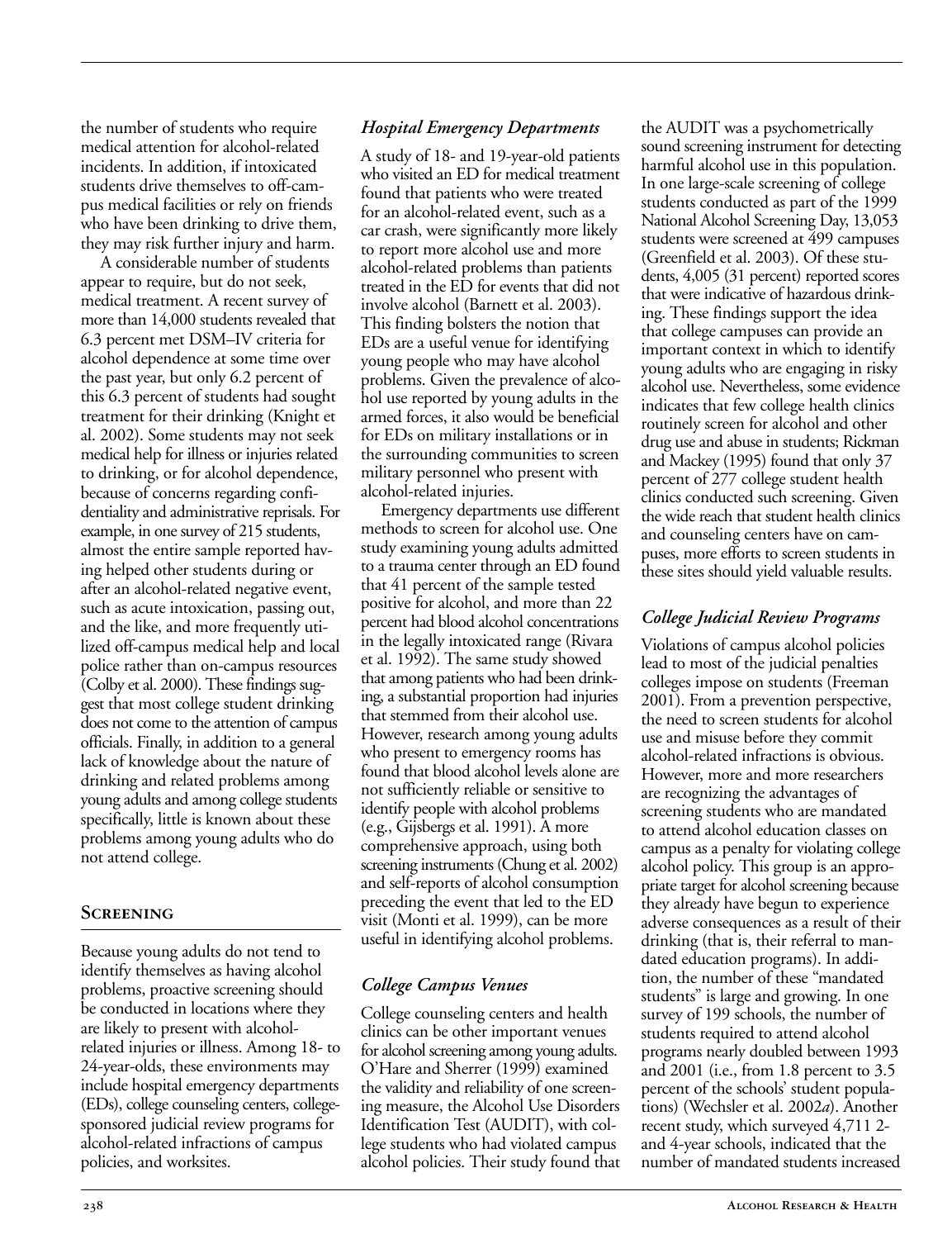by 4.7 percent from 2000 to 2001 (Hoover 2003).

#### *On the Job*

The workplace is another promising venue for screening young adults for alcohol-related problems. Researchers used the AUDIT as a workplace screening measure in a large-scale study of 4,193 law enforcement personnel conducted in Australia (Davey et al. 2000). Results indicated that participants between ages 18 and 25 reported the highest average alcohol consumption rates, and had higher rates of alcoholrelated problems and higher AUDIT scores, than other age groups in the sample. Approximately one-third of the total sample was found to be at risk for hazardous alcohol consumption, further underscoring the desirability of screening young adults in the workplace.

#### **Brief Interventions**

Traditional alcohol education programs, which provide information about the risks of alcohol use, have been implemented in a variety of ways (e.g., individual sessions, lectures, multisession groups). However, these approaches have not resulted in drinking reductions in either nonstudent or student populations (Hingson et al. 1997; Wells-Parker et al. 1995). Given the variety of drinking patterns evident in the young adult population and the minimal effect of traditional alcohol education programs, more targeted, systematic approaches are needed to help young adults recognize and reduce their hazardous drinking.

Young adults engaging in risky levels of alcohol use may respond more favorably to brief, more intensive interventions (Monti et al. 2001) than to traditional longer-term treatments, which originally were designed for adults with longer histories of alcohol use and alcohol-related problems (e.g., Monti et al. 2002). The precise definition of what constitutes a "brief intervention" has been the source of some debate (Moyer et al. 2002). Typically, brief interventions consist of one to four sessions with a trained interventionist (e.g., physician, psychologist,

social worker), with each session ranging from 30 minutes to an hour. A recent meta-analysis (Moyer et al. 2002) of 34 studies found that people being treated for problems other than alcohol use (i.e., non-treatment-seeking participants) who received such brief interventions consistently showed greater reductions in alcohol use than did those assigned to no-treatment control groups. Among people seeking treatment for alcohol use, brief interventions and extended treatments (consisting of five or more sessions) were associated with similar reductions in alcohol use. Overall, the findings indicate that brief interventions can be an effective way to reduce drinking, especially among non-treatmentseeking people who do not have severe drinking problems that would require more intensive treatment.

A brief intervention that includes motivational interviewing is called a brief motivational intervention (BMI). BMI is a collaborative method that makes use of reflective listening and empathy as well as specific techniques (e.g., asking key questions, anticipating the future) to enable clients with alcohol-related problems to explore and resolve their ambivalence about reducing their alcohol use. This combination of reflective, empathic listening and specific techniques for change is known as motivational interviewing (MI).3 Interventions that use MI and incorporate other components are known as "adaptations of motivational interviewing" (AMIs) (Burke et al. 2003). Brief motivational interventions can be considered AMIs, as they often involve giving the client individualized feedback regarding his or her drinking and the risks associated with it.

In a meta-analysis of the clinical impact of BMIs on alcohol and marijuana use, Burke and colleagues (2003) found that 51 percent of clients who received BMIs reduced their substance use, compared with 37 percent of those who received assessment only or treatment as usual. For alcohol use specifically, BMIs showed large effects (average *d* = .82), with participants reducing their alcohol use by 56 percent (from 36 to 16 standard drinks per week) following a BMI. BMI effects also were main-

tained over time (as long as 4 years after treatment), even though BMIs took less time than the interventions with which they were compared.

BMIs are intended for people who do not have detectable signs or symptoms of a diagnosable disorder; as such, they can be considered "indicated preventive interventions" (see Mrazek and Haggerty 1994). People who are experiencing more severe problems (e.g., alcohol dependence) probably require more intensive treatment. Many BMIs have been effective in reducing alcohol use among nondependent adult drinkers, which suggests that they could be successfully implemented with young adults.

#### *Nonstudents*

Although a significant percentage of young adults who are not college students engage in risky drinking and experience its consequences, BMIs have not yet been implemented extensively with this population. Several contexts appear promising for administering BMIs with young adults.

*Emergency Departments.* Hospital emergency departments are perhaps the places where young adults with drinking problems are most commonly identified. A study of 250 18- and 19-year-old patients in an urban ED found that nonstudents were at risk for alcohol use and problems, and that older adolescents tended to be more experienced drinkers (Barnett et al. 2003).

Fortunately, several studies have shown BMIs to be effective interventions with young adults who sought medical treatment in hospital emergency departments. Monti and colleagues (1999) randomly assigned 18- and 19-year-old ED patients to receive either BMI or standard care, which consisted of a handout on the hazards of drinking and of driving after drinking. During the intervention, a treatment provider

 $3$  Motivational interviewing is a client-centered counseling style to help clients change their behavior by enabling them to deal with their ambivalence about the change (Miller and Rollnick 2002). MI can be either directive (e.g., when selectively eliciting and discussing possible change) or nondirective (e.g., when exploring ambivalence and maintaining a neutral stance regarding the person's options).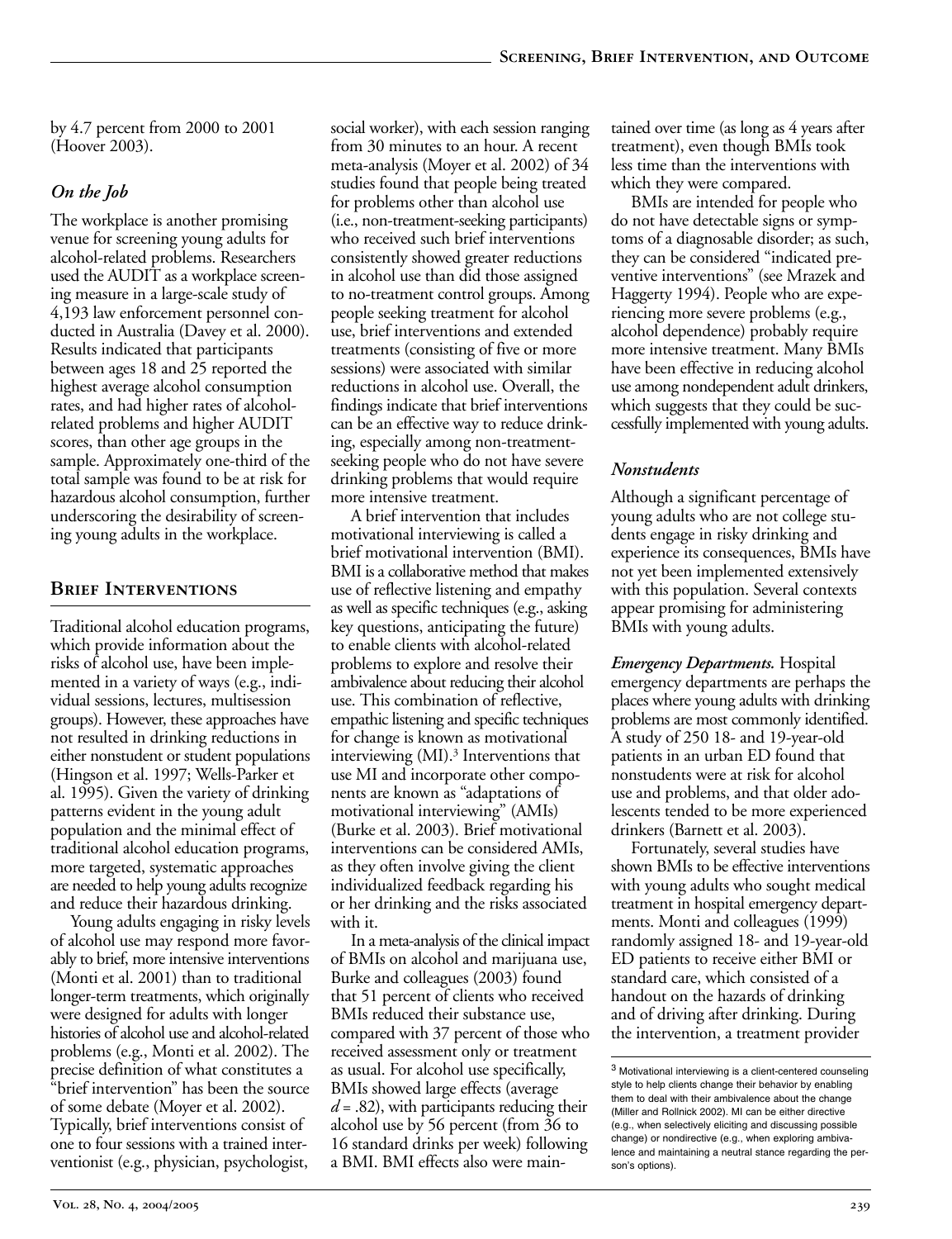assessed the participant at bedside with the help of a laptop computer that provided immediate personalized feedback on the participant's drinking behavior. In addition to discussing this feedback, during the BMI the clinician and participant focused on the participant's perceptions of norms regarding alcohol use; perceptions of the pros and cons of drinking, drinking and driving, and other alcohol-related risk behaviors; and expectations about alcohol use. The clinician also provided educational material about drinking. Followup data collected for 94 of the participants 6 months after the intervention demonstrated that the BMI group had significantly fewer alcohol-related injuries, traffic violations, and other alcohol-related problems than the standard-care group.

A more recent study (Monti and Barnett 2005) added two booster sessions to the BMI and compared this treatment with a feedback-only condition, which consisted of patients receiving the same baseline assessment and computergenerated personalized feedback sheet as did patients receiving a BMI. With participants receiving feedback only, counselors briefly stated that the sheet provided information from the assessment, but there was no further discussion. Two hundred and fifteen young adults were recruited into this trial. Results at 12 months show significant differences on several drinking variables such as number of drinking days and number of heavy-drinking days as well as on average blood alcohol concentrations, but no differences in alcohol-related consequences such as alcohol-related injuries and drinking and driving.

The results of these two studies show that emergency departments afford a unique opportunity to provide effective BMIs to young adults who engage in risky drinking.

#### *Worksite Employee Assistance Programs*

*(EAPs).* These programs, which have grown in number and use in the past 25 years, provide counseling and treatment at the worksite to workers who are experiencing problems, including problems related to alcohol and other substance abuse (Roman and Blum 2002). Given the variety of work settings and

the types of problems encountered, the format of EAP interventions varies widely. Research indicates that when these programs focus on alcohol problems they can have positive results, enabling participants to reduce their alcohol use, especially when the EAP intervention includes strategies to prevent relapse (Roman and Blum 2002). About 80 percent of workers who enter EAPs do so on their own initiative. Most are women and are in their late thirties or early forties (French et al. 1997; Roman and Blum 2002). Little is known about the use of EAPs by younger adults, who tend not to seek any kind of treatment.

Because most young adults who are not attending college are employed full time, EAPs are a promising context for intervening with those who have developed problems with alcohol. EAPs may be particularly effective with this population if these programs include proactive alcohol screenings to identify these workers. The brief, nonconfrontational nature of BMIs may make them ideally suited for early indicated interventions with young workers who have not yet developed more serious alcohol problems.

*DUI Programs.* Almost 35 percent of people arrested for driving under the influence (DUI) are younger than 25 years old (McCarty and Argeriou 1988), and 10 percent are under age 21 (Socie et al. 1994). In addition, drivers younger than 21 years of age are at greater risk for repeat DUI arrests than older drivers (Socie et al. 1994). Because so many people arrested for drinking and driving are young, DUI treatment programs are a promising context for implementing BMIs. However, standard programs developed for DUI offenders, which range from group educational interventions to individual psychotherapy, require multiple sessions. A comprehensive meta-analysis of 215 studies of DUI programs revealed that standard interventions reduce repeat arrests by 8 to 9 percent (Wells-Parker et al. 1995), suggesting that DUI offenders can benefit from interventions aimed at changing behaviors. In recent years, DUI programs have increasingly targeted individual client attributes and needs (Williams et al. 2000). In one recent study of depressed adults, enhancing standard treatment with personalized feedback reduced repeat DUI arrests by 35 percent (Wells-Parker and Williams 2002).

*Prison and Parole Programs.* Young adults make up a large proportion of the U.S. prison population: A 1996 survey found that 34 percent of inmates were 24 years old or younger, and 75 percent of State inmates and 31 percent of Federal inmates require substance abuse treatment (Balenko 1998). As in EAPs and DUI programs, most young adults receiving substance abuse treatment in the prison system receive standard treatments, which might include self-help groups, individual and group counseling, therapeutic communities, and methadone maintenance (Balenko 1998).

Research indicates that providing substance abuse treatment during both incarceration and parole to those who need it is associated with reductions in criminal activity, substance use, and recidivism after release (e.g., Andrews et al. 1990). Younger parolees who use alcohol and other drugs also are at greater risk of recidivism (Balenko 1998; Zanis et al. 2003), and addressing the treatment needs of youthful offenders has been recognized as one of the challenges facing prison alcoholism programs (Valle and Humphrey 2002).

Methodological issues (e.g., treatment fidelity) have limited the conclusions that can be drawn from research implementing motivational interventions with incarcerated adults (see Ginsberg et al. 2002). However, several aspects of BMIs recommend their use with young adult offenders. Specifically, lack of motivation to change substance use has been recognized as a primary issue with this population (De Leon et al. 2000; Rosen et al. 2004). BMIs explicitly attempt to increase one's motivation to reduce substance use. In addition, the warm, genuine, and empathetic style of motivational interviewing may be more acceptable than a confrontational approach for prisoners and parolees. Furthermore, providing prisoners and parolees with information in a nonjudgmental setting and permitting them to take an active role in the intervention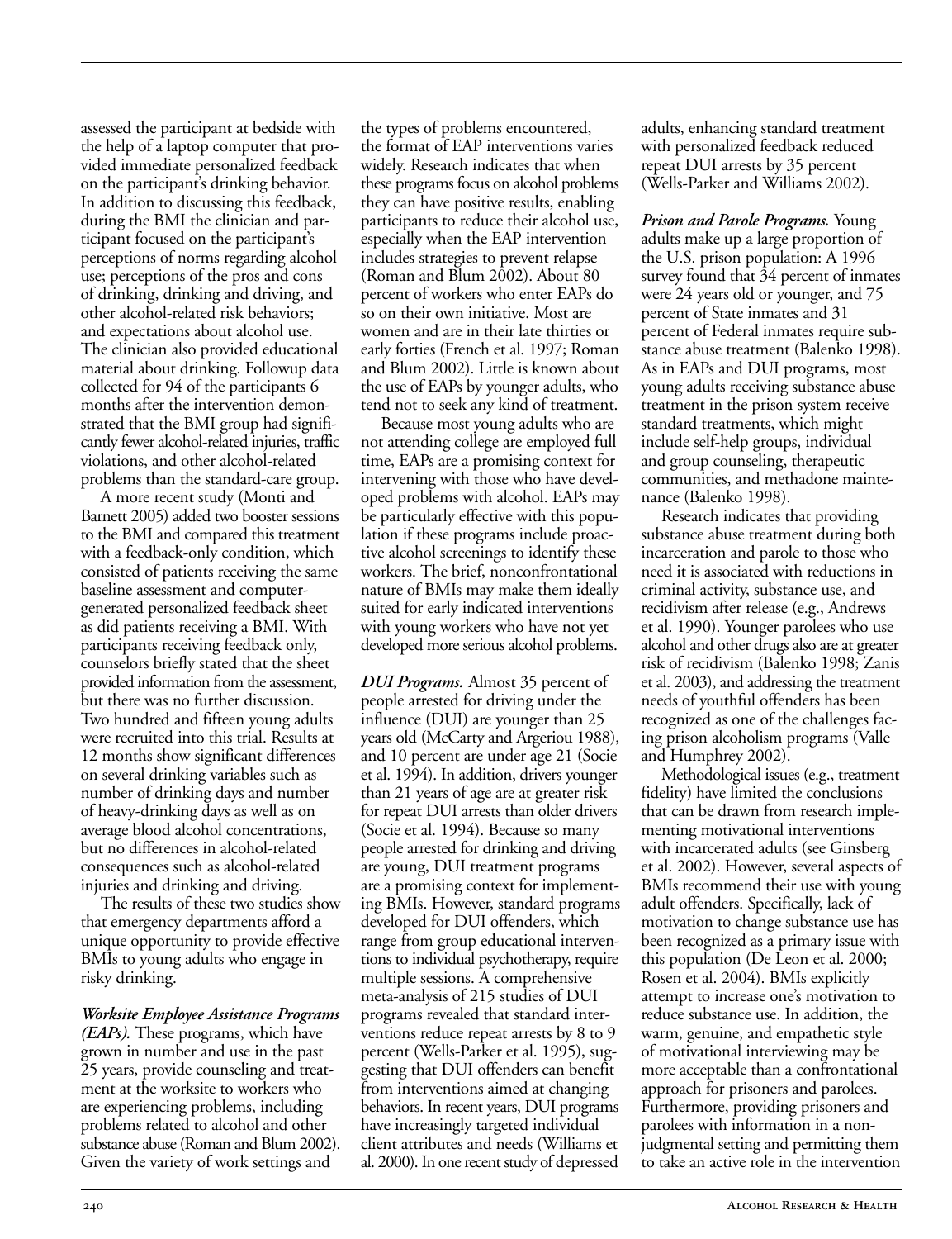may facilitate reductions in the use of alcohol and other drugs. Indeed, preliminary research with incarcerated young adults indicates that a brief motivational intervention enhanced treatment engagement (Stein et al. 2005).

#### *College Students*

Much more research has been devoted to developing, implementing, and evaluating BMIs for college students than for nonstudents. In 1999, national concern regarding the widespread adverse effects of heavy alcohol use on college campuses led to the formation of the Task Force on College Drinking, convened by the National Institute on Alcohol Abuse and Alcoholism and consisting of educators, researchers, and students. (See the related sidebar by Robert Saltz, p. 249) In a review of the task force's findings, Larimer and Cronce (2002) found BMIs to be more effective at reducing alcohol use among college students than other interventions (e.g., education programs). Therefore, BMIs delivered in one-on-one sessions continue to be developed and implemented for college students engaging in risky alcohol use.

*Emergency Departments.* Hospital emergency rooms are likely places for identifying alcohol problems among college students as well as nonstudents. In a recent study, students presenting to a hospital emergency room for both alcohol and non-alcohol-related problems were screened for alcohol use. Students who reported an AUDIT score of 6 or greater were invited to receive a brief open-ended counseling session (5–25) minutes). During the session, counselors used motivational interviewing techniques to help students examine their alcohol use and gave them a brochure addressing alcohol-related risks and providing a menu of strategies for reducing those risks. Three months later, these students demonstrated significant reductions in alcohol use, problems, and dependence symptoms, and more than 77 percent of participants viewed the BMI as somewhat or very helpful (Helmkamp et al. 2003). Although limited by the lack of a no-treatment control group, findings of this study indicate that BMIs

may be an appropriate and effective treatment for college students taken to the ED for alcohol-related injuries.

*College Campuses.* Six published studies have evaluated BMIs provided to college students who have drinking problems. Baer and colleagues (1992) found that alcohol consumption dropped by up to 40 percent among college students who received 1 hour of feedback and advice using motivational interviewing, similar to those who participated in a 6-week skills training group. For both groups, these effects were maintained at the 2 year followup.

Marlatt and colleagues (1998) randomly assigned incoming college students who reported binge drinking or problems with alcohol use to a brief intervention (similar to the one used by Baer et al. 1992) or an assessment-only condition. Four-year followup showed that students in the brief intervention group experienced significant reductions in drinking rates and problems associated with alcohol, compared with their own baseline levels and with students in the assessment-only condition (Baer et al. 2001). This study produced a manual, *Brief Alcohol Screening and Intervention for College Students* (BASICS), describing the brief intervention these researchers used (Dimeff et al. 1999). Borsari and Carey (2000) implemented the BASICS approach at a Northeastern university; compared with an assessment-only control group, BMI participants showed significant reductions in alcohol use at 6-week followup.

Three more recent evaluations compared BMIs with other active interventions. Murphy and colleagues (2001) compared a BMI (using the BASICS protocol) with an assessment-only condition and an individualized educational intervention that consisted of watching a video detailing alcoholrelated risks. Although participants in the three conditions showed no overall significant differences in alcohol use at the 3- and 9-month followups, BMI participants who drank 25 or more drinks per week (i.e., heavy drinkers) reduced their weekly alcohol consumption and binge drinking by greater amounts

than did heavy drinkers in the other two groups.

In a study of college fraternity members, Larimer and colleagues (2001) compared (a) a one-on-one BMI paired with a 1-hour group feedback session provided to the whole fraternity with (b) a 1-hour didactic presentation on alcohol use, with no personalized feedback. At the 1-year followup, students who had received the BMI reported greater reductions in average use and self-reported typical peak blood alcohol content. No reductions in alcoholrelated consequences were observed.

Finally, in a study of heavy-drinking college students, Murphy and colleagues (2004) provided personalized feedback with or without a motivational interviewing session. A 6-month followup revealed significant, small-to-moderate reductions in alcohol use, but no differences between the groups and no change in alcohol-related problems for either group.

Overall, this research indicates that personalized feedback and motivational interviewing appear to influence changes in drinking behaviors and, to a much lesser extent, alcohol-related problems.

*Mandated Students.* Mandated students are students who have violated campus alcohol policies. Given that these students are often the heavier drinkers on campus, several projects using BMIs with mandated students have been implemented in the past 5 years. For example, Borsari and Carey (in press) randomly assigned mandated students to receive either a 60- to 90minute motivational interview (BMI) or a 60- to 90-minute alcohol education session in which the student was provided information about alcohol and its effects. Following their referral incident, all eligible participants had continued to binge drink (defined as having had two or more binge-drinking episodes in the past month). At 3- and 6-month followups, both treatment groups demonstrated significant drinking reductions, with BMI students reporting significantly fewer alcoholrelated problems than the alcohol education students at the 6-month followup.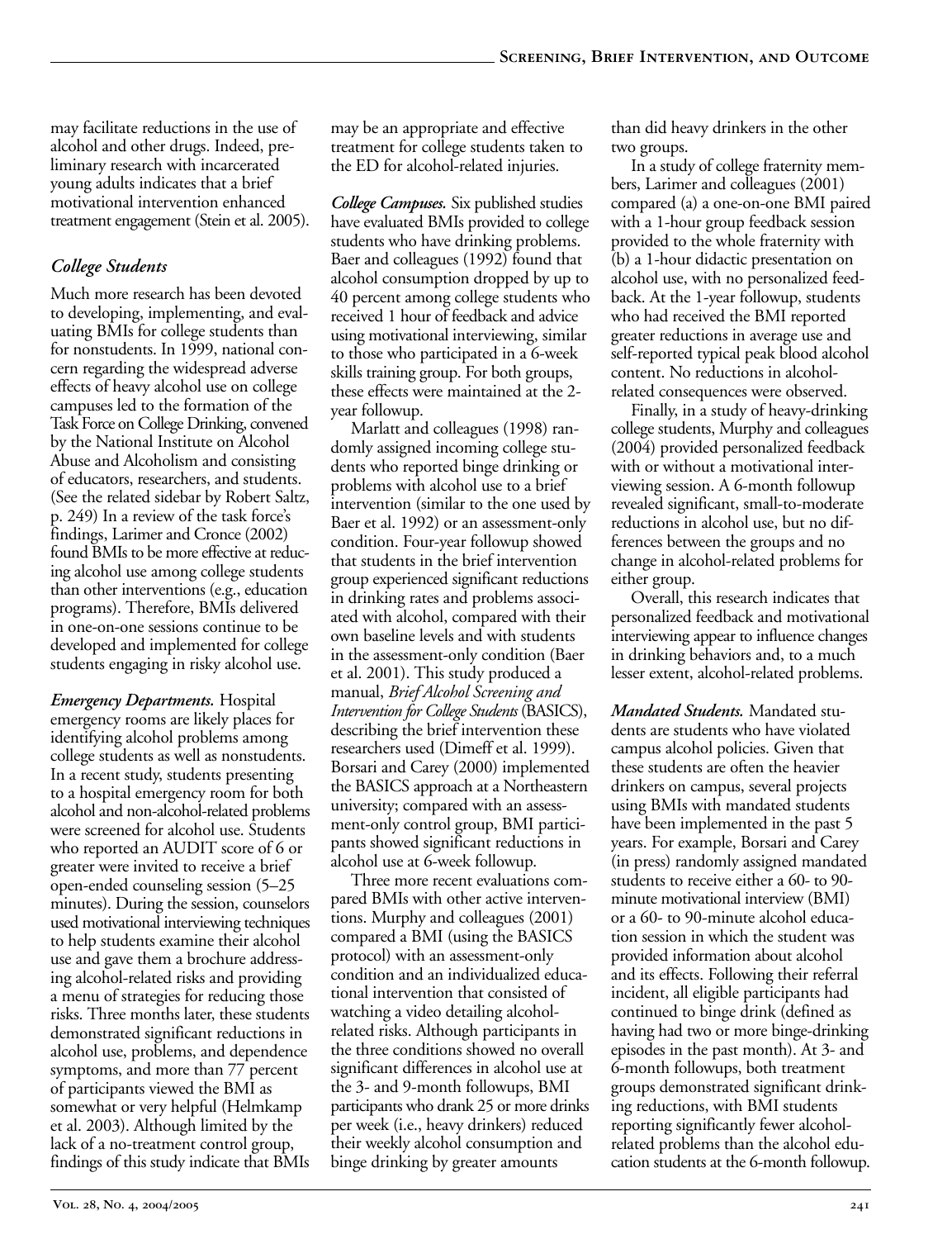Recently, adaptations of BMIs for mandated students have been developed (see Barnett et al. 2004). For example, BMIs incorporating booster sessions have been compared with a 45-minute interactive computer program (Alcohol 101 Plus) that provides the student with information about the effects of alcohol and the risks associated with excessive alcohol use (Century Council 2003). In addition, students in both conditions were randomly assigned to receive booster sessions 1 month after the intervention. The booster sessions were a shorter version of the original intervention, lasting 25 to 30 minutes. Reductions in alcohol use were evident in both groups at a 3-month followup, suggesting that both approaches may be valuable in reducing drinking in mandated students. In addition, students who received a BMI with a booster session were most likely to seek further assistance, suggesting that face-to-face contact in BMI may facilitate problem recognition in mandated students.

Another BMI adaptation involves the active participation of a peer of the mandated student in the intervention. This peer, selected by the mandated student, also receives personalized feedback about his or her own alcohol use and supports the student's goals for reducing hazardous alcohol use (O'Leary et al. 2002). Although this study did not include a control condition, results indicated that students receiving peerenhanced BMIs reported reductions in alcohol use similar to those reported by students receiving standard BMIs.

Taken together, these findings demonstrate the flexibility of BMIs and indicate that they are an effective option for campus alcohol programs intended to reduce heavy episodic drinking in mandated students.

#### **Conclusions**

Excessive alcohol use among young adults is a major public health concern. Although drinking among college students has received the most research attention, it is a problem among noncollege students as well. Young adults in both groups rarely identify themselves

as problem drinkers, which suggests that proactive screening approaches may be warranted. Several screening methods recently have proven effective and deserve further research attention.

Most interventions studied with young problem drinkers have incorporated BMIs. Promising contexts in which to implement BMIs with nonstudents include hospital EDs, EAPs, DUI programs, and prison- and parolebased programs. Among college populations, where more research on BMIs has been conducted, outcomes are impressive. Convincing results have been obtained for BMIs with students whose alcohol problems were identified in emergency departments and with students from the general college population who were identified as having drinking problems. In general, findings suggest that personalized feedback and motivational interviewing influence change in drinking variables and, to a lesser degree, in alcohol-related problems. Results with students mandated to alcohol treatment demonstrate the effectiveness of BMIs in reducing heavy episodes of alcohol use and alcoholrelated problems.

BMIs have been implemented in a variety of contexts, with varying ranges of alcohol use and problems, and with both treatment-seeking and non-treatmentseeking populations. The flexibility and effectiveness of BMIs make them a promising component of stepped care, in which people first are assigned to the least restrictive, intrusive, and costly treatment that has a good chance of success and, if they do not respond to this initial level of treatment, are provided more intensive care (Borsari and Tevyaw 2005; Sobell and Sobell 2000). Thus, BMIs could address different degrees of alcohol use and problems by serving as a stand-alone intervention for people with less severe alcohol problems or as an initial screening and intervention tool for people who will require more intensive treatment.

Despite the promise of BMIs, further research is needed to determine precisely how these interventions facilitate behavior change. For example, which interviewer and client in-session behaviors are related to change (e.g., Amrhein et

al. 2003)? Furthermore, does the inclusion of significant others or peers (e.g., O'Leary et al. 2002; Tevyaw et al. 2005) enhance the BMI session for the participant? If so, what is the responsible mechanism? Addressing these and other research questions likely will improve the efficacy of BMIs in addressing alcohol use and problems in young adults. ■

#### **References**

American Psychiatric Association (APA). *Diagnostic and Statistical Manual of Mental Disorders, Fourth Edition.* Washington, DC: APA, 1994.

AMES, G.M.; CUNRADI, C.B.; AND MOORE, R.S. Alcohol, tobacco, and drug use among young adults prior to entering the military. *Prevention Science* 3:135–144, 2002. PMID: 12088138

AMRHEIN, P.C.; MILLER, W.R.; YAHNE, C.E.; ET AL. Client commitment language during motivational interviewing predicts drug use outcomes. *Journal of Consulting and Clinical Psychology* 71: 862–878, 2003. PMID: 14516235

ANDREWS, D.A.; ZINGER, I.; HOGE, R.D.; ET AL. Does correctional treatment work? A clinically relevant and psychologically informed meta-analysis. *Criminology* 28:369–404, 1990.

ARNETT, J.J. Emerging adulthood: A theory of development from the late teens through the twenties. *American Psychologist* 55:469–480, 2000. PMID: 10842426

BAER, J.S.; MARLATT, G.A.; KIVLAHAN, D.R.; ET AL. An experimental test of three methods of alcohol risk reduction with young adults. *Journal of Consulting and Clinical Psychology* 64:974–979, 1992. PMID: 1460160

BAER, J.S.; KIVLAHAN, D.R.; BLUME, A.W.; ET AL. Brief intervention for heavy-drinking college students: 4-year follow-up and natural history. *American Journal of Public Health* 91:1310–1316, 2001. PMID: 11499124

BALENKO, S. *Behind Bars: Substance Abuse and America's Prison Population.* New York: National Center on Addiction and Substance Abuse at Columbia University, 1998.

BARNETT, N.P.; MONTI, P.M.; SPIRITO, A.; ET AL. Alcohol use and related harm among older adolescents treated in an emergency department: The importance of alcohol status and college status. *Journal of Studies on Alcohol* 64:342–349, 2003. PMID: 12817822

BARNETT, N.P.; FROMME, K.; O'LEARY TEVYAW, T.; ET AL. Brief alcohol interventions with mandated or adjudicated students. *Alcoholism: Clinical and Experimental Research* 28:966–975, 2004. PMID: 15218881

BORSARI, B., AND CAREY, K.B. Effects of a brief motivational intervention with college student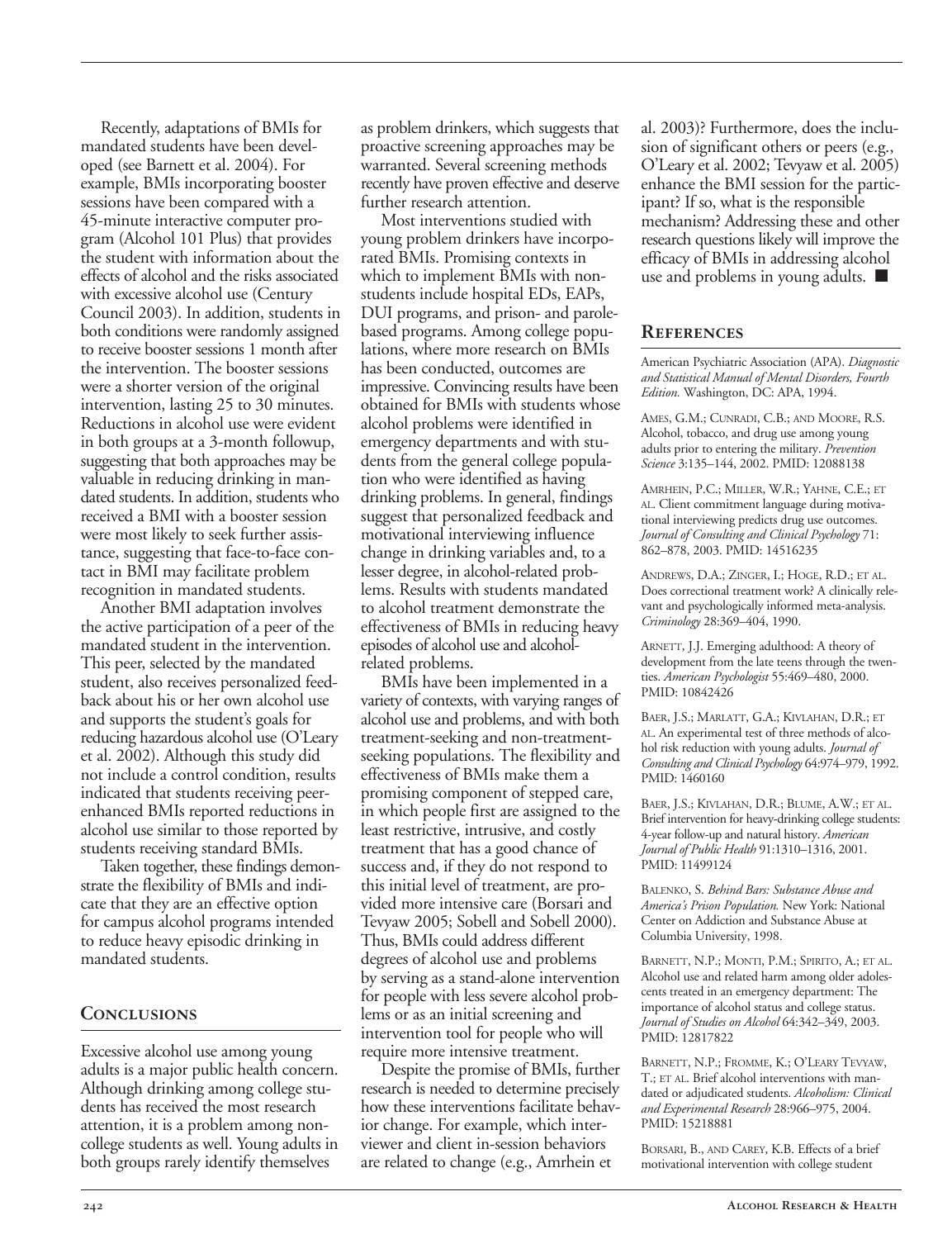drinkers. *Journal of Consulting and Clinical Psychology* 68:728–733, 2000. PMID: 10965648

BORSARI, B., AND CAREY, K.B. Two brief alcohol interventions for college student drinkers. *Psychology of Addictive Behaviors,* in press.

BORSARI, B., AND TEVYAW, T.O'L. Stepped care: A promising treatment strategy for mandated college students. *NASPA Journal* 42:381–397, 2005.

BRAY, R.M.; HOURANI, L.L.; RAE, K.L.; ET AL. *2002 Department of Defense Survey of Health Related Behaviors Among Military Personnel.* Research Triangle Park, NC: Research Triangle Institute, 2003.

Bureau of Justice Statistics. *Alcohol and Crime: An Analysis of National Data on the Prevalence of Alcohol Involvement in Crime.* Washington, DC: Dept. of Justice, 1998.

BURKE, B.L.; ARKOWITZ, H.; AND MENCHOLA, M. The efficacy of motivational interviewing: A metaanalysis of controlled clinical trials. *Journal of Consulting and Clinical Psychology* 71:843–861, 2003. PMID: 14516234

BURRELL, L.F. Student perceptions of alcohol consumption. *Journal of Alcohol and Drug Education*  37:107–113, 1992.

CALDWELL, L.C.; SCHWEINSBURG, A.D.; NAGEL, B.J.; ET AL. Gender and adolescent alcohol use disorders on BOLD (Blood Oxygen Level Dependent) response to spatial working memory. *Alcohol and Alcoholism* 40:194–200, 2005. PMID: 15668210

Century Council. *Alcohol 101 Plus, 2003*. Available at: www.alcohol101plus.org/home.html.

CHUNG, T.; COLBY, S.M.; BARNETT, N.P.; AND MONTI, P.M. Alcohol Use Disorders Identification Test: Factor structure in an adolescent emergency department sample. *Alcoholism: Clinical and Experimental Research* 26:223–231, 2002. PMID: 11964562

COLBY, J.J.; RAYMOND, G.A.; AND COLBY, S.M. Evaluation of a college policy mandating treatment for students with substantiated drinking problems*. Journal of College Student Development* 41:395–404, 2000.

CREWS, F.T. Effects of alcohol abuse on the brain. In: Brick, J.; ed. *Handbook of the Medical Consequences of Alcohol and Drug Abuse.* New York: Haworth Press, 2004. pp. 85–138.

DAVEY, J.D.; OBST, P.L.; AND SHEEHAN, M.C. The use of AUDIT as a screening tool for alcohol use in the police work-place. *Drug and Alcohol Review*  19:49–54, 2000.

DE LEON, G.; MELNICK, G.; THOMAS, G.; ET AL. Motivation for treatment in a prison-based therapeutic community. *American Journal of Drug and Alcohol Abuse* 26:33–46, 2000. PMID: 10718162

DIMEFF, L.A.; BAER, J.S.; KIVLAHAN, D.R.; AND MARLATT, G.A. *Brief Alcohol Screening and Intervention for College Students: A Harm Reduction Approach.* New York: Guilford Press, 1999.

FREEMAN, M.S. Innovative alcohol education program for college and university judicial sanctions. *Journal of College Counseling* 4:179–185, 2001.

FRENCH, M.T.; DUNLAP, L.J.; ROMAN, P.M.; AND STEELE, P.D. Factors that influence the use and perception of employee assistance programs at six worksites. *Journal of Occupational Health Psychology*  2:312–324, 1997. PMID: 9552300

GIJSBERGS, A.J.; RAYMOND, A.; AND WHELAN, G. Does a blood alcohol level of 0.15 or more identify accurately problem drinkers in a drunk-driver population? *Medical Journal of Australia* 154:448–452, 1991. PMID: 2005840

GINSBERG, J.I.D.; MANN, R.E.; ROTGERS, F.; ET AL. Motivational interviewing with criminal justice populations. In: Miller, W.R., and Rollnick, S., eds. *Motivational Interviewing: Preparing People for Change*. 2d ed. New York: Guilford Press, 2002. pp. 333–346.

GRANT, B.F.; DAWSON, D.A.; STINSON, F.S.; ET AL. The 12-month prevalence and trends in DSM–IV alcohol abuse and dependence: United States, 1991–1992 and 2001–2002. *Drug and Alcohol Dependence* 74:223–234, 2004. PMID: 15194200

GREENFIELD, S.F.; KELIHER, A.; SUGARMAN, D.; ET AL. Who comes to voluntary, community-based alcohol screening? Results of the First Annual National Alcohol Screening Day, 1999. *American Journal of Psychiatry* 160:1677–1683, 2003. PMID: 12944345

HELMKAMP, J.C.; HUNGERFORD, D.W.; WILLIAMS, J.M.; ET AL. Screening and brief intervention for alcohol problems among college students treated in a university hospital emergency department. *Journal of American College Health* 52:7–16, 2003. PMID: 14717575

HINGSON, R.W. "Alcohol-Related Emergency Department (ED) Visits in the United States." Paper presented at the Annual Meeting of the American Public Health Association ("Public Health and the Environment"), Washington, DC, November 6–10, 2004.

HINGSON, R.W. AND HOWLAND, J. Comprehensive community interventions to promote health: Implications for college-age drinking problems. *Journal of Studies on Alcohol* (Suppl. 14):226–240, 2002. PMID: 12022727

HINGSON, R.; BERSON, J.; AND DOWLEY, K. Interventions to reduce college student drinking and related health and social problems. In: Plant, M.; Single, E.; and Stockwell, T.; eds. *Alcohol: Minimising the Harm*. London: Free Association Press, 1997. pp. 143–170.

HINGSON, R.W.; HEEREN, T.; WINTER, M.; ET AL. Magnitude of alcohol-related mortality and morbidity among U.S. college students ages 18–24: Changes from 1998 to 2001. *Annual Review of Public Health* 26:259–279, 2005. PMID: 15760289

HOOVER, E. Drug and alcohol arrests increased on campuses in 2001. *Chronicle of Higher Education*  49:A38, 2003.

JACKSON, K.M.; SHER, K.J.; GOTHAM, H.J.; AND WOOD, P.K. Transitioning into and out of largeeffect drinking in young adulthood. *Journal of Abnormal Psychology* 110:378–391, 2001. PMID: 11502081

JOHNSTON, L.D.; O'MALLEY, P.M.; AND BACHMAN, J.G. *Monitoring the Future National Survey Results on Drug Use, 1975–2000. Vol. II: College Students and Adults Ages 19–40.* NIH Pub. No. 01–4925. Bethesda, MD: National Institute on Drug Abuse, 2001.

KNIGHT, J.R.; WECHSLER, H.; KUO, M.; ET AL. Alcohol abuse and dependence among U.S. college students. *Journal of Studies on Alcohol* 63:263–270, 2002. PMID: 12086126

LARIMER, M.E., AND CRONCE, J.M. Identification, prevention, and treatment: A review of individualfocused strategies to reduce problematic alcohol consumption by college students. *Journal of Studies on Alcohol* (Suppl. 14):148–163, 2002. PMID: 12022721

LARIMER, M.E.; TURNER, A.P.; ANDERSON, B.K.; ET AL. Evaluating a brief alcohol intervention with fraternities. *Journal of Studies on Alcohol* 62:370– 380, 2001. PMID: 11414347

MARLATT, G.A.; BAER, J.S.; KIVLAHAN, D.R.; ET AL. Screening and brief intervention for high risk college student drinkers: Results from a two-year follow-up assessment. *Journal of Consulting and Clinical Psychology* 66:604–615, 1998. PMID: 9735576

MCCARTY, D., AND ARGERIOU, M. Rearrest following residential treatment for repeat offender drunken drivers. *Journal of Studies on Alcohol* 49:1–6, 1988. PMID: 3347067

MILLER, W.R., AND ROLLNICK, S. *Motivational Interviewing: Preparing People for Change.* 2d ed. New York: Guilford Press, 2002.

MOHLER-KUO, M.; DOWDALL, G.W.; KOSS, M.; ET AL. Correlates of rape while intoxicated in a national sample of college women. *Journal of Studies on Alcohol* 65:37–45, 2004. PMID: 15000502

MONTI, P.M., AND BARNETT, N.P. Brief intervention vs. personalized feedback for young adult problem drinking in emergency care: A randomized controlled trial. [Abstract]. *Alcoholism: Clinical and Experimental Research* 29(Suppl.):244c, 2005.

MONTI, P.M.; COLBY, S.M.; BARNETT, N.P.; ET AL. Brief intervention for harm reduction with alcoholpositive older adolescents in a hospital emergency department. *Journal of Consulting and Clinical Psychology* 67:989–994, 1999. PMID: 10596521

MONTI, P.M.; COLBY, S.M.; AND O'LEARY, T.; EDS. *Adolescents, Alcohol and Substance Abuse: Reaching Teens Through Brief Interventions.* New York: Guilford Press, 2001.

MONTI, P.M.; KADDEN, R.; ROHSENOW, D.J.; ET AL. *Treating Alcohol Dependence: A Coping Skills Training Guide, Second Edition.* New York: Guilford Press, 2002.

MONTI, P.M.; MIRANDA, R.; NIXON, K.; ET AL. Adolescence: Booze, brains, and behavior.